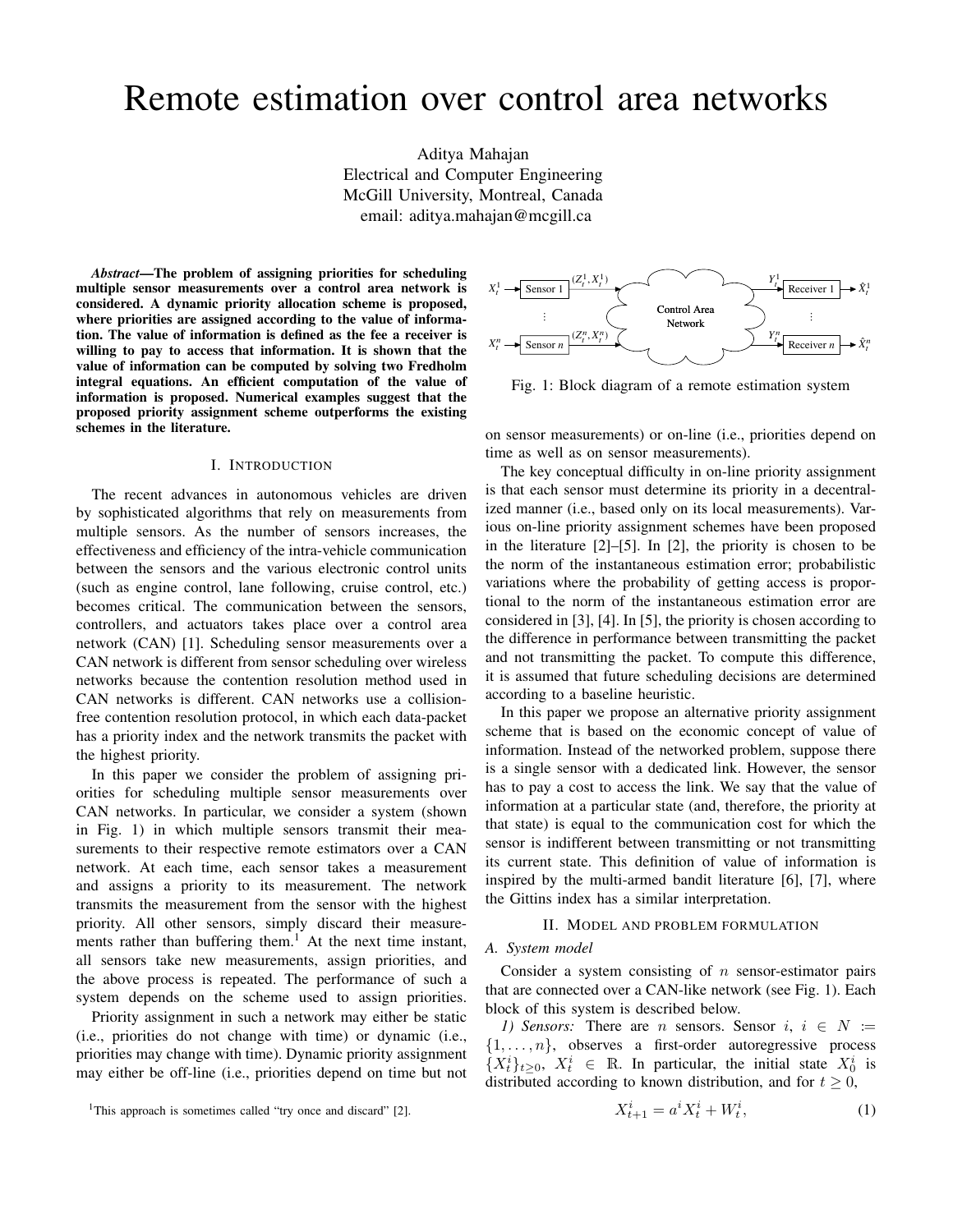where  $a^i \in \mathbb{R}$  is a known parameter and  $\{W_t^i\}_{t \geq 0}$  is an i.i.d. noise process and  $W_t^i$  is distributed according to probability density function  $\varphi^i(\cdot)$ .

The observation processes are assumed to satisfy the following:

- 1) The observation processes across sensors are independent.
- 2) The noise process at sensor is independent across time and independent of the initial state.
- 3) The density  $\varphi^i$  of the noise process is even and unimodal (e.g., a Gaussian distribution satisfies these properties). An immediate implication is that  $W_t^i$  is zero-mean.

Assumptions 1) and 2) imply that all the primitive random variables  $(X_0^1, ..., X_0^n, \{W_t^1\}_{t \ge 0}, ..., \{W_t^n\}_{t \ge 0})$  are independent.

At each time, sensor *i* assigns a priority  $Z_t^i$  to its observation. The priority index  $Z_t^i$  is transmitted along with the data-packet  $X_t^i$ .

*2) Network:* The network uses the CAN method for contention resolution and transmits the packet with the highest index. Let  $Y_t^i$ ,  $i \in N$ , denote the packet received by receiver i. Then,

$$
Y_t^i = \begin{cases} X_t^i, & \text{if sensor } i \text{ has the highest priority} \\ \mathfrak{E}, & \text{otherwise} \end{cases} \tag{2}
$$

where  $E$  denotes that no packet was received.

*3) Receivers:* There is a receiver associated with each sensor. Receiver  $i, i \in N$ , observes  $\{Y_t^i\}_{t \geq 0}$  and sequentially generates estimates  $\{\hat{X}_t^i\}_{t \geq 0}, \hat{X}_t^i \in \mathbb{R}$ . If receiver *i* receives a packet, then the estimate  $\tilde{X}_t^i$  equals the observation  $X_t^i$ ; if the receiver does not receive a packet, then it needs to estimate based on observations received in the past. We assume that the receiver uses a minimum mean squared estimate, which is given by  $a^i \hat{X}_{t-1}^i$ . Thus,

$$
\hat{X}_t^i = \begin{cases} Y_t^i, & \text{if } Y_t^i \neq \mathfrak{E} \\ a^i \hat{X}_{t-1}^i, & \text{if } Y_t^i = \mathfrak{E} \end{cases}
$$
\n(3)

The sensor-receiver pair  $i, i \in N$ , incurs an estimation error  $d^{i}(X_{t}^{i}-\hat{X}_{t}^{i})$  at time t, where  $d^{i}: \mathbb{R} \to \mathbb{R}$  is the error function. (For example,  $d^{i}(x - \hat{x}) = (x - \hat{x})^{2}$  corresponds to the mean squared error function.) We assume that, for every  $i \in N$ ,  $d^i$ is continuous, even and quasi-convex.

## *B. The optimization problem*

Let  $S_t \in N$  denote the sensor with the highest priority at time t. We assume that  $S_t$  is observed by all sensors. Thus, before assigning priority at time  $t$ , sensor  $i$  has access to  $(X_{1:t}^i, S_{1:t-1})$ , where  $X_{1:t}^i$  is a short-hand for  $(X_1^i, \ldots, X_t^i)$ and a similar interpretation holds for  $S_{1:t-1}$ . Sensor *i* chooses priority according to a *priority rule*

$$
g_t^i \colon (X_{1:t}^i, S_{1:t-1}) \mapsto Z_t^i. \tag{4}
$$

Let  $S_t$  denote the sensor with the highest priority, i.e.,

$$
S_t = \arg\max_{i \in N} Z_t^i.
$$

The network transmits the measurement of the sensor  $S_t$ . The receivers choose an estimate according to (3) and the system incurs a total error $2$ 

$$
\sum_{\substack{i \in N \\ i \neq S_t}} d^i (X^i_t - \hat{X}^i_t).
$$

The collection  $g^i := \{g^i_t\}_{t \geq 0}$  is called the *priority strategy* of sensor *i* and  $g := (g^1, \ldots, g^n)$  is called the *priority strategy profile*. The performance of any priority strategy profile is measured by the average expected error over time, which is given by

$$
J(g) = \lim_{T \to \infty} \frac{1}{T} \mathbb{E}^g \left[ \sum_{t=0}^{T-1} \sum_{\substack{i \in N \\ i \neq S_t}} d^i (X_t^i - \hat{X}_t^i) \right].
$$
 (5)

where  $\hat{X}_t^i$  is chosen according to (3),  $S_t$  is the sensor with the highest priority, and the expectation is taken with respect to the joint measure induced on all system variables due to the choice of  $q$ .

We are interested in the following optimization problem.

**Problem 1** *In the model described above, choose a priority strategy profile q that minimizes*  $J(q)$  given by (5), where the *minimization is over all history dependent priority rules of the form* (4)*.*

In the model described above, there are  $n$  decision makers (the  $n$  sensors) that have different information, yet they have to cooperate to minimize a common system-wide objective given by (5). Therefore, the system is a *dynamic team* or a *decentralized stochastic control* problem [8]. Finding the optimal solution of such problems is notoriously difficult. For this reason, most existing approaches do not try to find an optimal priority assignment and use heuristic priority assignment instead. We follow the same general approach and propose to assign priorities based on the value of information. Our notion of value of information, which we explain in the next section, is closely related to the notion of calibration in multi-armed bandits [6], [7].

# III. VALUE OF INFORMATION BASED PRIORITY ASSIGNMENT

#### *A. A change of variables*

For the purpose of our analysis, it is more convenient to work with an "error process" rather than the original state process  $\{X_t^i\}_{t\geq 0}$ . We define the error process  $\{E_t^i\}_{t\geq 0}$  as follows. The initial state  $E_0^i$  has the same distribution as  $X_0^i$ and for  $t \geq 0$ , we have

$$
E_{t+1}^i = \begin{cases} W_t^i, & \text{if } S_t = i \\ aE_t^i + W_t^i, & \text{if } S_t \neq i. \end{cases}
$$
 (6)

When  $S_t = i$  (i.e., sensor *i* transmits), then  $\hat{X}_t^i = X_t^i$  and the estimation error for sensor *i* is zero; when  $S_t \neq i$ , then

<sup>&</sup>lt;sup>2</sup>Recall that the estimation error of sensor  $S_t$  is zero.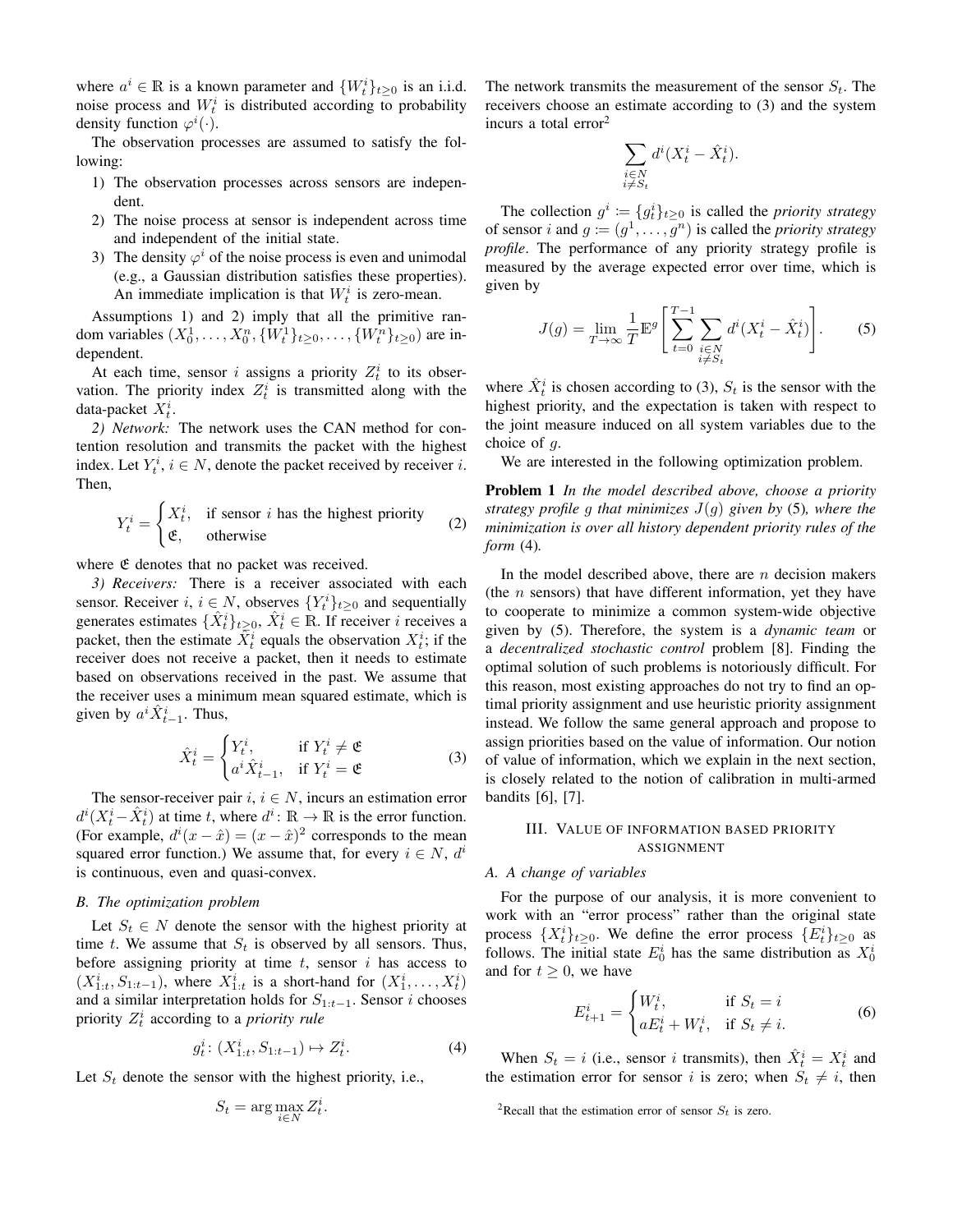$X_t^i - \hat{X}_t^i = E_t$  and the estimation error for sensor *i* is  $d^i(E_t^i)$ . from [12, Theorem 1], we get that there exists a threshold Thus, Eq. (5) can be written as

$$
J(g) = \lim_{T \to \infty} \frac{1}{T} \mathbb{E}^g \bigg[ \sum_{t=0}^{T-1} \sum_{\substack{i \in N, \\ i \neq S_t}} d^i(E_i^i) \bigg]. \tag{7}
$$

#### *B. Value of information*

From the point of view of economics, the value of information equals the amount of money someone is willing to pay to access that information. We capture this intuition using the following model. Suppose there is a single sensor, say  $i$ , and a dedicated channel is available to the sensor but the sensor has to pay an access fee of  $\lambda^i$  each time it uses the channel to transmit its measurement. If the sensor does not use the channel, then the receiver generates an estimate according to (3) and a estimation error  $d^{i} (X_t^i - \hat{X}_t^i) = d^{i} (E_t^i)$  is incurred.

Thus, at each time, the sensor decides whether or not to transmit. Let  $U_t^i \in \{0,1\}$  denote the decision of the sensor, where  $U_t^i = 1$  denotes that the sensor transmits and pays the access fee  $\lambda^i$ ;  $U_t^i = 0$  denotes that the sensor does not transmit and incurs the estimation error  $d^{i}(E_{t}^{i})$ . The controlled dynamics of the error process are given by

$$
E_{t+1}^i = \begin{cases} W_t^i, & \text{if } U_t^i = 1\\ aE_t^i + W_t^i, & \text{if } U_t^i = 0. \end{cases}
$$
 (8)

The objective is to choose a scheduling strategy  $f^i$  =  $(f_0^i, f_1^i, \dots)$  where  $U_t^i = f_t^i(E_t^i)$  to minimize

$$
J^{i}(f^{i}) = \lim_{T \to \infty} \frac{1}{T} \mathbb{E} \bigg[ \sum_{t=0}^{T-1} \left[ \lambda^{i} U_{t}^{i} + (1 - U_{t}^{i}) d^{i} (E_{t}^{i}) \right] \bigg]. \tag{9}
$$

Problem (9) is a single agent Markov decision process [9] and the optimal solution is given by the solution to the following dynamic programming equation. Suppose there exists a constant  $h^i$  and a function  $v^i$ :  $\mathbb{R} \to \overline{\mathbb{R}}$  that satisfy the following system of equations: for any  $e \in \mathbb{R}$ 

$$
h^{i} + v^{i}(e) = \min \left\{ \lambda^{i} + \int_{\mathbb{R}} \varphi^{i}(w)v^{i}(w)dw, \ d^{i}(e) + \int_{\mathbb{R}} \varphi^{i}(w)v^{i}(ae+w)dw \right\}.
$$
 (10)

It can be shown that the model defined above satisfies the SEN conditions of [9], [10] (using argument similar to those given in [11]).

Define a function  $f^i_* \colon \mathbb{R} \to \{0, 1\}$  such that for any  $e \in \mathbb{R}$ ,  $f^i_*(e)$  is 1 if the first term in the right hand side of (10) is smaller than the second term; otherwise  $f^i_*(e)$  is 0.

Then, from Markov decision theory [9], we get that the time-homogeneous sensor scheduling strategy  $f^{i,\infty}$  given by  $(f_*^i, f_*^i, \dots)$  is optimal for Problem (9) and optimal performance  $J^i(f_*^{i,\infty})$  equals h.

The dynamic program of (10) is also useful in identifying qualitative properties of the optimal strategy. In particular, since the per-step cost  $d^{i}(\cdot)$  is even and quasi-convex and the noise distribution  $\varphi^i(\cdot)$  is symmetric and unimodal. Therefore,  $k^{i}(\lambda^{i})$  such that the optimal strategy is of the form:

$$
f_*^i(e) = \begin{cases} 1, & \text{if } |e| < k^i(\lambda^i) \\ 0, & \text{otherwise,} \end{cases} \tag{11}
$$

Furthermore, since the per-step cost  $d^{i}(\cdot)$  is continuous, it can be shown that the function  $v^i$  is also continuous. Therefore, at the threshold  $e_0^i = k^i(\lambda^i)$ , the two alternatives in (10) are equal, i.e.,

$$
\lambda^{i} + \int_{\mathbb{R}} \varphi^{i}(w)v^{i}(w)dw = d^{i}(e_{\circ}^{i}) + \int_{\mathbb{R}} \varphi^{i}(w)v^{i}(ae_{\circ}^{i}+w)dw.
$$

Therefore, at state  $e_0^i$ , the sensor is indifferent between transmitting or not transmitting. (Since  $d^i$  and  $\varphi^i$  are even, we also get that the sensor is indifferent between transmitting and not transmitting at state  $-e_0^i$ .)

Using the above property, we define the value of information at state  $e$  to be the smallest value of the access fee for which the sensor is indifferent between transmitting and not transmitting when the state is  $|e|$ , i.e.,

$$
\text{VOI}^i(e) = \inf \{ \lambda^i \in \mathbb{R}_{\geq 0} : k^i(\lambda^i) = |e| \}
$$

As per the economic interpretation stated earlier,  $VOI<sup>i</sup>(e)$  is the amount of money that receiver is willing to pay to get the measurement e.

Let  $f_k^i$  denote a threshold strategy of the form (11) for sensor *i* with threshold *k*. Define  $D_k^i$  and  $N_k^i$  to be the average expected distortion and average number of transmissions under strategy  $f_k^i$ , i.e.,

$$
D_k^i = \lim_{T \to \infty} \frac{1}{T} \mathbb{E}^{f_k^i} \left[ \sum_{t=0}^{T-1} d^i (E_t^i) (1 - U_t^i) \right],
$$
  

$$
N_k^i = \lim_{T \to \infty} \frac{1}{T} \mathbb{E}^{f_k^i} \left[ \sum_{t=0}^{T-1} U_t^i \right].
$$

Then, the performance of strategy  $f_k^i$  can be written as

$$
J^i(f_k^i) = D_k^i + \lambda^i N_k^i.
$$

Now, a necessary condition for the threshold based strategy  $f_k^i$  to be optimal when the access fee is  $\lambda^i$  is that

$$
\partial_k D_k^i + \lambda^i \partial_k N_k^i = 0,
$$

where  $\partial_k$  denotes the partial derivative with respect to k. Therefore, the value of information at state  $k \in \mathbb{R}_{\geq 0}$  is given by

$$
\text{VOI}^i(k) = -\frac{\partial_k D_k^i}{\partial_k N_k^i}.
$$
\n(12)

# *C. Computing the value of information*

In order to compute the value of information (12), we first derive computable expressions for  $D_k^i$  and  $N_k^i$  and then derive computable expressions for their derivatives.

Consider the error process at sensor  $i$  that starts in state  $x$ and follows threshold strategy  $f_k^i$ . Let  $L_k^i(x)$  and  $M_k^i(x)$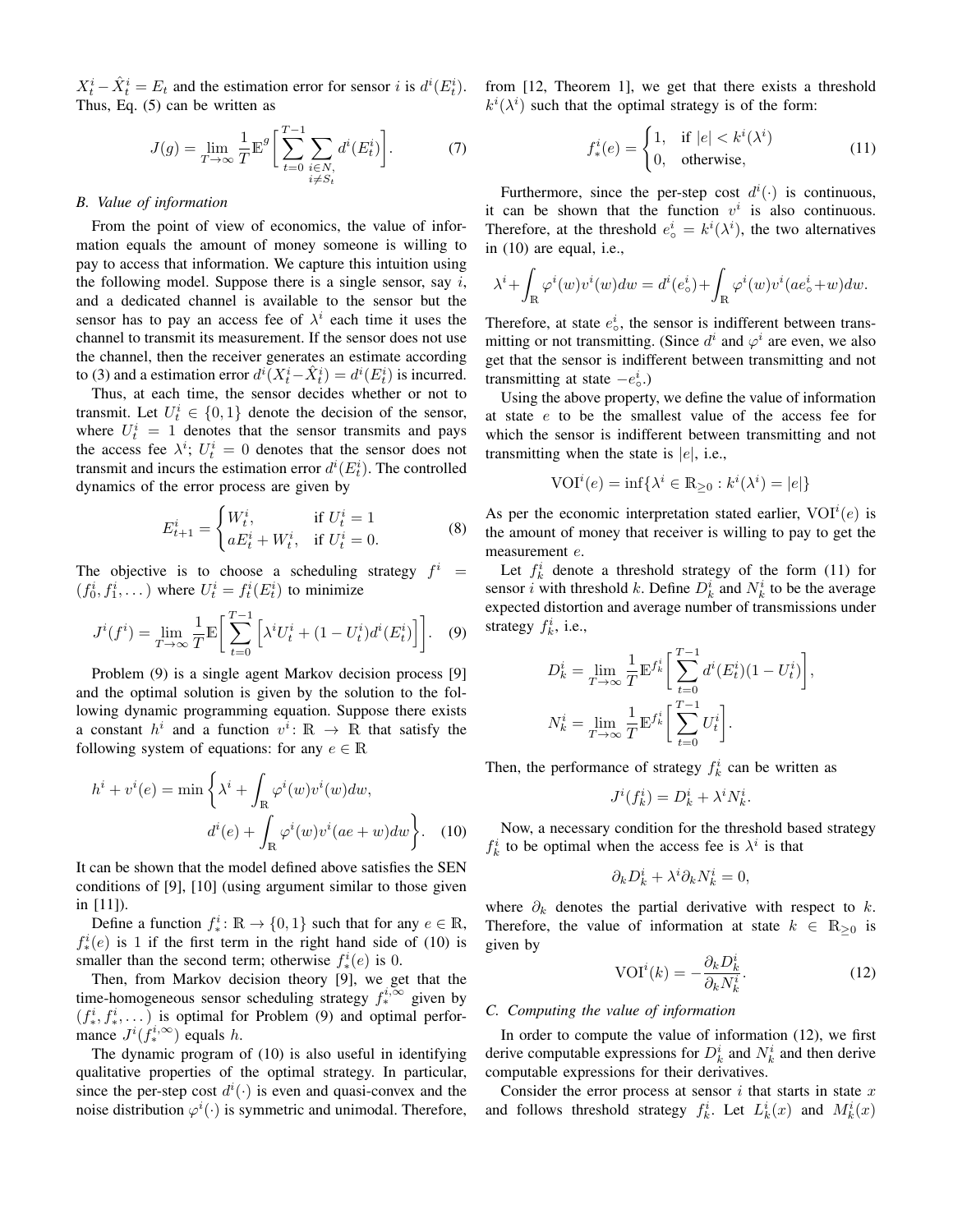denote the expected estimation error and the expected time until the first transmission, i.e.,

$$
L_k^i(x) = \mathbb{E}\left[\sum_{t=0}^{\tau-1} d(E_k^i) \middle| E_0^i = x\right]
$$

$$
M_k^i(x) = \mathbb{E}\left[\tau \middle| E_0^i = x\right]
$$

where  $\tau$  denote the stopping time until the first transmission.

Note that at each transmission, the error process resets to a random variable with distribution  $\varphi^i$ . Thus, the error process is a regenerative process [13]. and satisfies renewal relationships. In particular,

$$
D_k^i = \frac{L_k^i(0)}{M_k^i(0)} \quad \text{and} \quad N_k^i = \frac{1}{M_k^i(0)}.\tag{13}
$$

Taking the derivative of Eq. (13) and substituting back in (12), we get

$$
\text{VOI}^{i}(k) = M_{k}^{i}(0) \frac{\partial_{k} L_{k}^{i}(0)}{\partial_{k} M_{k}^{i}(0)} - L_{k}^{i}(0). \tag{14}
$$

Below we explain how to compute  $L_k^i(0)$ ,  $M_k^i(0)$  and their derivatives.

*1)* Computing  $L_k^i(0)$  and  $M_k^i(0)$ : From balance equation for absorbing Markov chains, we have that for all  $x \in [-k, k]$ 

$$
L_k^i(x) = d^i(x) + \int_{-k}^k \varphi^i(y - ax) L_k^i(y) dy, \qquad (15)
$$

$$
M_k^i(x) = 1 + \int_{-k}^k \varphi^i(y - ax) M_k^i(y) dy.
$$
 (16)

Eqs. (15) and (16) are Fredholm integral equations of the second kind [14]. These can be solved efficiently by discretizing the integral equation using quadrature methods [15], [16]. In particular, consider a quadrature rule (e.g., Simpson's rule or a Gauss quadrature rule such as Gauss-Legendre, Gauss-Chebyshev, or Gauss-Kronrod; see [16]) over the interval  $[-k, k]$  with  $2m + 1$  points. Let  $(w_{-m}, w_{-m+1}, \ldots, w_m)$  and  $(x_{-m}, x_{-m+1},...,x_m)$  be the weights and abscissas of the quadrature rule.<sup>3</sup> Then, for any  $p \in \{-m, -m+1, \ldots, m\},\$ Eq. (15) can be approximated as

$$
L_k^i(x_p) \approx d^i(x_p) + \sum_{q=-m}^m w_q \varphi^i(x_p - ax_q) L_k^i(x_q),
$$

and a similar approximation holds for (16). Let  $\mathbf{L}^i$ ,  $\mathbf{M}^i$ , and  $\mathbf{d}^i$ denote  $(2m + 1)$ -dimensional vectors given by  $\mathbf{L}_p^i = L_k^i(x_p)$ ,  $\mathbf{M}_p^i = M_k^i(x_p)$ ,  $\mathbf{d}_p^i = d^i(x_p)$  and  $\mathbf{\Phi}^i$  denote a  $(2m+1) \times$  $(2m + 1)$  matrix given by  $\Phi_{pq}^i = w_q \varphi^i (x_p - a x_q)$ . Then the above equation can be written as  $\mathbf{L}^i = \mathbf{d}^i + \mathbf{\Phi}^i \mathbf{L}^i$ , or equivalently

$$
\mathbf{L}^{i} = (\mathbf{I} - \mathbf{\Phi}^{i})^{-1} \mathbf{d}^{i},
$$

where I denotes the  $(2m + 1)$ -dimensional identity matrix. By a similar argument, we can write

$$
\mathbf{M}^i = (\mathbf{I} - \mathbf{\Phi}^i)^{-1} \mathbf{1},
$$

where 1 is a  $(2m + 1)$ -dimensional vector of ones.

<sup>3</sup>Since we are considering a quadrature rule with  $2m + 1$  points over the interval  $[-k, k]$ , the middle abscissas  $x_0$  is equal to 0.

2) *Computing*  $\partial_k L_k^i(0)$  *and*  $\partial_k M_k^i(0)$ : Differentiate both sides of (15) and (16) with respect to  $k$  and use Leibniz rule to get

$$
\partial_k L_k^i(x) = \varphi^i(x - ak)L_k^i(k) + \varphi^i(x + ak)L_k^i(-k)
$$

$$
+ \int_{-k}^k \varphi^i(x - ay)\partial_k L_k^i(y)dy, \qquad (17)
$$

$$
\partial_k M_k^i(x) = \varphi^i(x - ak)M_k^i(k) + \varphi^i(x + ak)M_k^i(-k)
$$

$$
u_k(x) = \varphi(x - a\kappa)M_k(\kappa) + \varphi(x + a\kappa)M_k(-\kappa)
$$
  
+ 
$$
\int_{-k}^{k} \varphi^i(x - ay)\partial_k M_k^i(y)dy.
$$
 (18)

Eqs. (17) and (18) are also Fredholm integral equations of the second kind. Since  $d^i$  and  $\varphi^i$  are even, we can use (15) and (16) to show that  $L_k^i$  and  $M_k^i$  are also even. In particular,  $L_k^i(k) = L_k^i(-k)$  and  $M_k^i(k) = M_k^i(-k)$ . Now notice that  $(18)$  is simply a scaled version of  $(17)$ . Thus, we have that

$$
\frac{\partial_k L_k^i(0)}{\partial_k M_k^i(0)} = \frac{L_k^i(k)}{M_k^i(k)} = \frac{\mathbf{L}_m^i}{\mathbf{M}_m^i}.
$$

Substituting this back in (14), we get that the value of information can be computed as

$$
\text{VOI}^i(k) = \mathbf{M}_0^i \frac{\mathbf{L}_m^i}{\mathbf{M}_m^i} - \mathbf{L}_0^i. \tag{19}
$$

## *D. An example: Gauss-Markov process*

Suppose  ${W_t}_{t>0}$  is an i.i.d. Gaussian process with mean zero and variance  $\sigma^2$ . Therefore, the process  $\{X_t\}_{t\geq 0}$  is a Gauss-Markov process. Fig. 2 shows the values of information for various choices of parameters  $(a, \sigma)$ .

For Gauss-Markov processes, we only need to compute the value of information for  $\sigma = 1$  for the following reason. First, for ease of notation, we use  $L^i_{k,\sigma}$  and  $M^i_{k,\sigma}$  to show the dependence on  $\sigma$ . Then, by a change of variables, we can show that

$$
L^i_{k,\sigma}(x) = \sigma^2 L^i_{k/\sigma,1}(x/\sigma) \quad \text{and} \quad M^i_{k,\sigma}(x) = L^i_{k/\sigma,1}(x/\sigma).
$$

Substituting this in (19), we get that

$$
VOI_{\sigma}^{i}(k) = \sigma^{2}VOI_{1}^{i}(k/\sigma).
$$



Fig. 2: The value of information for a Gauss-Markov process for different values of the parameters  $(a, \sigma)$ .